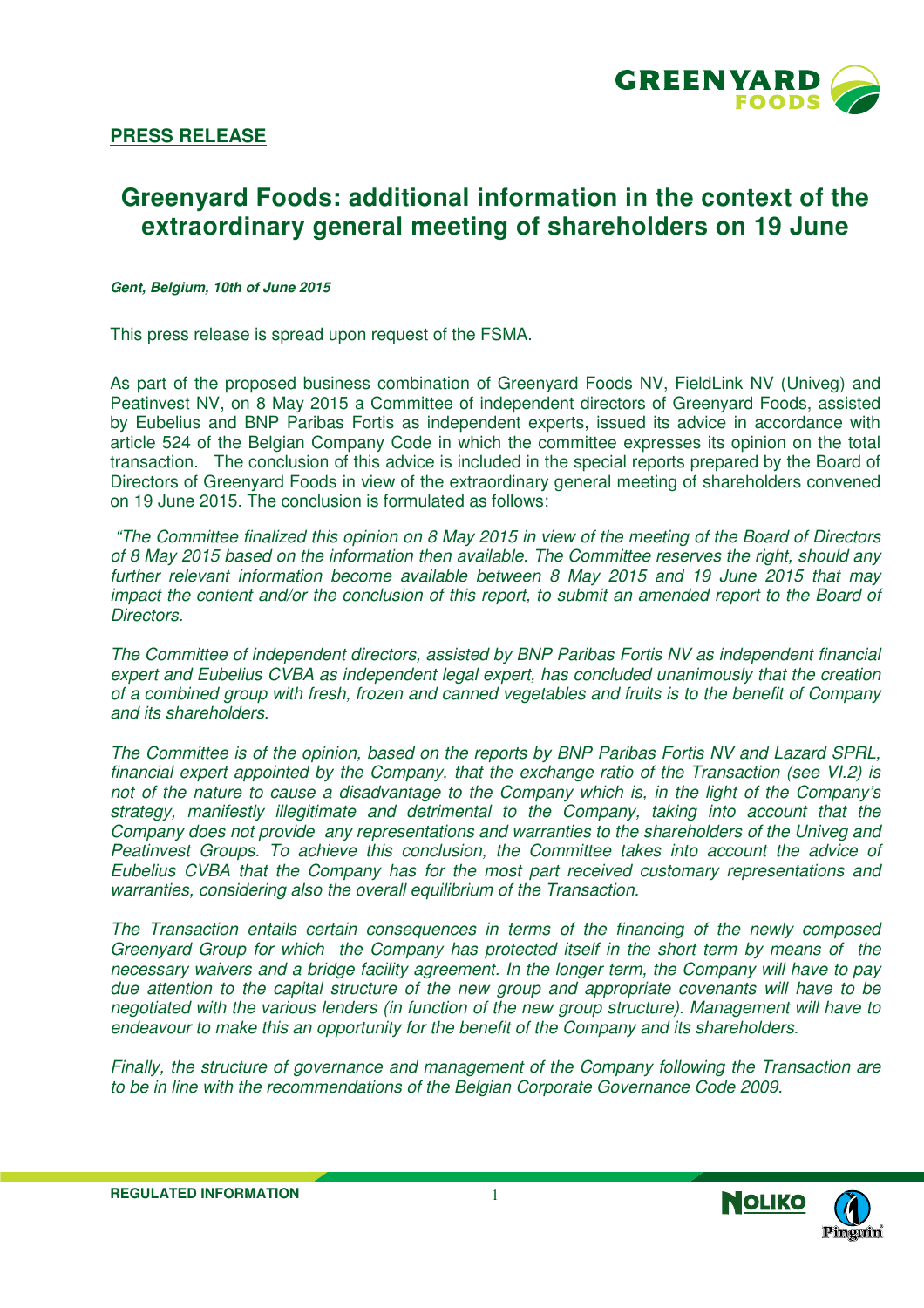

Given the aforementioned considerations and after having discussed the terms of the Transaction with BNP and Eubelius, the Committee is of the opinion that the Transaction is not of a nature to cause detriment to the Company which, in the light of the strategy conducted by the Company, would be manifestly illegitimate. The Committee also believes that it is unlikely that the Transaction would lead to disadvantages for the Company that will not be outweighed by benefits to it resulting from the **Transaction** 

This conclusion will be included in the annual report of the Company."

The Committee of independent directors reached this conclusion unanimously. The Committee was composed of the following independent directors: The Marble BVBA (represented by its permanent representative Luc Van Nevel), Frank Donck, Hilde Laga, and Ardiego BVBA (represented by its permanent representative Arthur Goethals).

Ardiego BVBA is also a director of FieldLink NV. The Board of Directors of Greenyard Foods NV considers that Ardiego BVBA meets all the legal criteria of independent director both at the level of Greenyard Foods NV and at the level of Fieldlink NV and that he is independent.

Following the proposed business combination, Greenyard Foods NV was assisted by Lazard SCRL as a financial expert (who is reimbursed on the basis of a fixed fee and a success fee) and the committee of independent directors was assisted by BNP Paribas Fortis (who is compensated on the basis of a fixed fee). The Board of Directors of Greenyard Foods NV considers that this complies with the common professional independence.